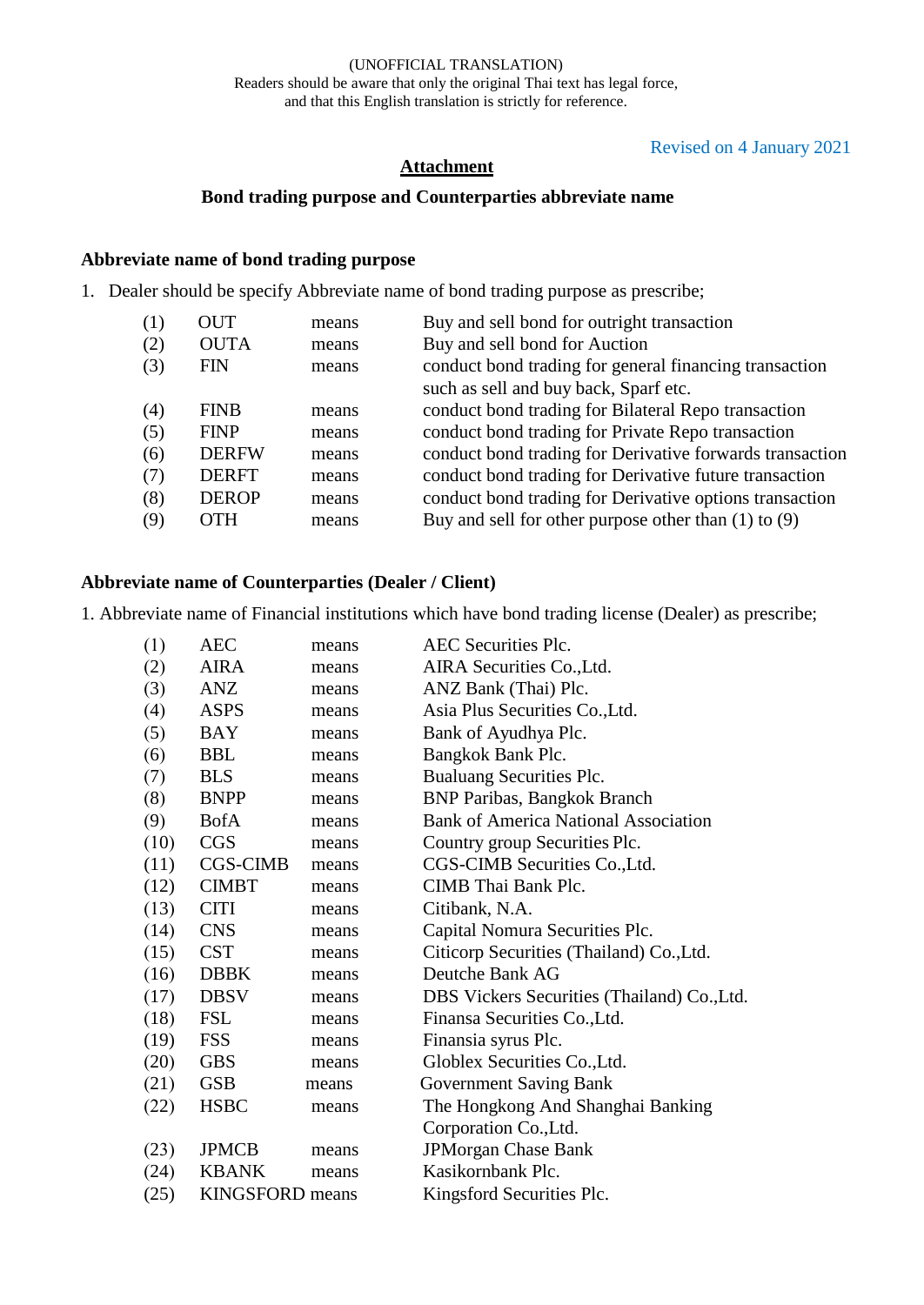#### (UNOFFICIAL TRANSLATION) Readers should be aware that only the original Thai text has legal force, and that this English translation is strictly for reference.

| (26) | KGI            | means | KGI Securities (Thailand) Plc.            |
|------|----------------|-------|-------------------------------------------|
| (27) | <b>KKP</b>     | means | Kiatnakin Phatara Bank Plc.               |
| (28) | KS             | means | Kasikorn Securities Plc.                  |
| (29) | <b>KSS</b>     | means | Krungsri Securities Plc.                  |
| (30) | <b>KTZ</b>     | means | Krungthai Zmico Securities Co., Ltd.      |
| (31) | <b>KTB</b>     | means | Krung Thai Bank Plc.                      |
| (32) | <b>KTBST</b>   | means | <b>KTBST</b> Securities Plc.              |
| (33) | <b>LHS</b>     | means | Land and House Securities Plc.            |
| (34) | <b>MBKET</b>   | means | Maybank Kimeng Securities (Thailand) Plc. |
| (35) | <b>PST</b>     | means | Phillip Securities (Thailand) Plc.        |
| (36) | <b>KKPS</b>    | means | Kiatnakin Phatara Securities Plc.         |
| (37) | <b>RHBS</b>    | means | RHB Securities (Thailand) Plc.            |
| (38) | <b>SCB</b>     | means | Siam Commercial Bank Plc.                 |
| (39) | <b>SCBS</b>    | means | SCB Securities Co., Ltd.                  |
| (40) | <b>SCBT</b>    | means | Standard Chartered Bank (Thai) Plc.       |
| (41) | <b>TBANK</b>   | means | Tanachart Bank Plc.                       |
| (42) | <b>TISCO</b>   | means | TISCO Bank Plc.                           |
| (43) | <b>TMB</b>     | means | TMB Bank Plc.                             |
| (44) | <b>TRISEC</b>  | means | Trinity Securities Co., Ltd.              |
| (45) | <b>UOBKHST</b> | means | UOB KAYHIAN Securities (Thailand) Plc.    |
| (46) | <b>UOBT</b>    | means | United Overseas bank (Thai) Plc.          |
| (47) | <b>YUANTA</b>  | means | Yuanta Securities (Thailand) Co., Ltd.    |
|      |                |       |                                           |

Financial institutions which had suspend bond trading license (Dealer) must be specify Abbreviate name to "NDL" such as;

| (1) | IVG. | means | IV Global Securities Co., Ltd.       |
|-----|------|-------|--------------------------------------|
| (2) | JPM  | means | JP Morgan Chase Securities Co., Ltd. |
| (3) | ML   | means | Merillynch Securities Co., Ltd.      |
| (4) | UBS. | means | UBS Securities (Thailand) Co., Ltd.  |

2. Abbreviate name of Asset management companies (Client) as prescribe;

| (1)  | <b>ABERDEEN</b>        | means | Aberdeen Asset Management Co., Ltd.                |
|------|------------------------|-------|----------------------------------------------------|
| (2)  | <b>AIAIMT</b>          | means | AIA Investment Management (Thailand) Asset         |
|      |                        |       | Management Co., Ltd.                               |
| (3)  | <b>ASSETFUND</b> means |       | <b>Asset Plus Fund Management Asset Management</b> |
|      |                        |       | Co.,Ltd.                                           |
| (4)  | <b>BBLAM</b>           | means | BBL Asset Management Co., Ltd.                     |
| (5)  | <b>BACP</b>            | means | Bangkok Capital Asset Management Co., Ltd.         |
| (6)  | CLF                    | means | Capital Link Fund Asset Management Co., Ltd.       |
| (7)  | <b>PRINCIPAL</b>       | means | Principal Asset Management Co., Ltd.               |
| (8)  | <b>FAM</b>             | means | Finansa Asset Management Co., Ltd.                 |
| (9)  | <b>KASSET</b>          | means | Kasikorn Asset Management Co., Ltd.                |
| (10) | <b>KSAM</b>            | means | Krungsri Asset Management Co., Ltd.                |
| (11) | <b>KTAM</b>            | means | Krung Thai Asset Management Plc.                   |
| (12) | <b>LHFUND</b>          | means | Land and House Fund Management Co.Ltd.             |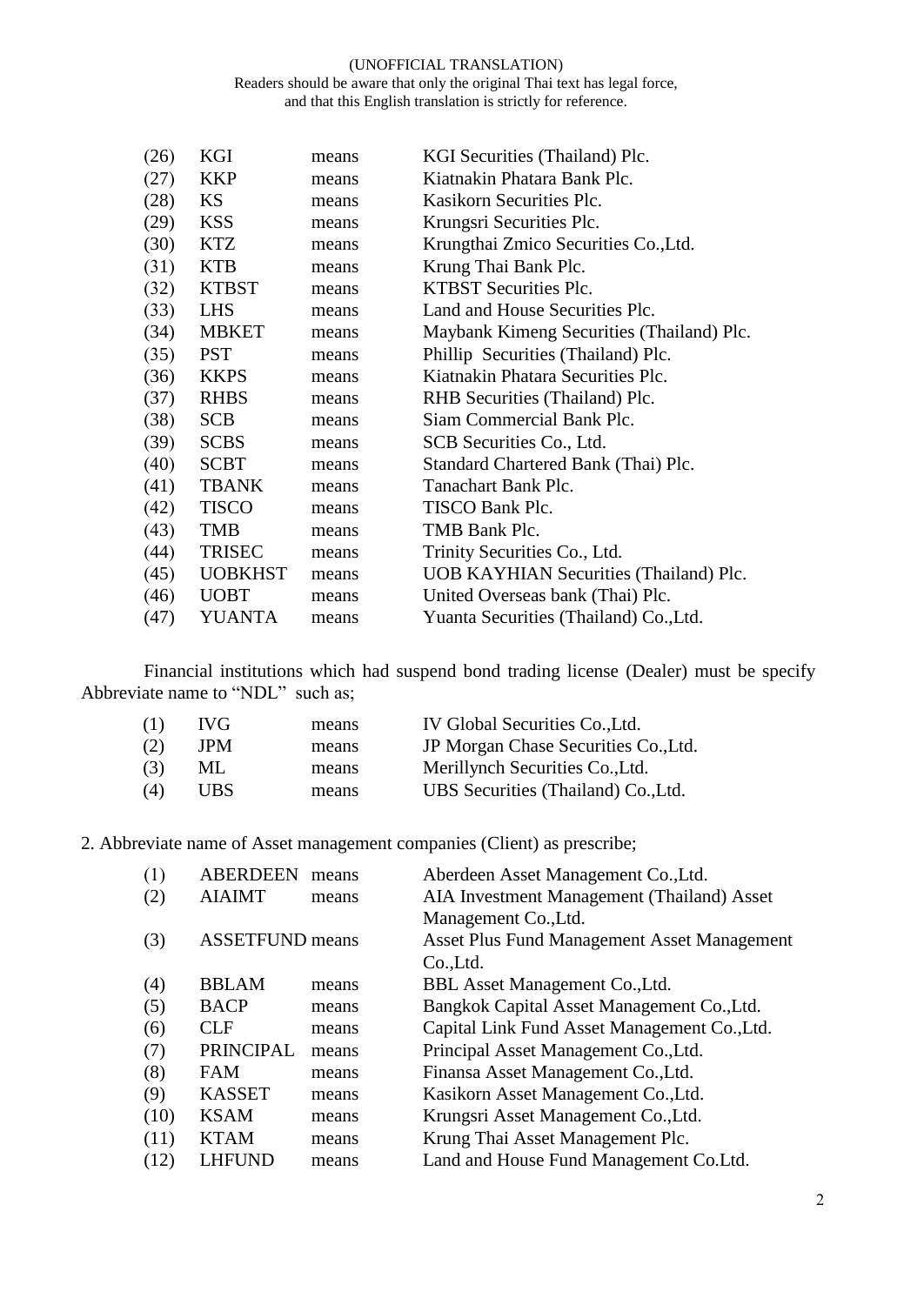#### (UNOFFICIAL TRANSLATION) Readers should be aware that only the original Thai text has legal force, and that this English translation is strictly for reference.

| (13) | <b>MAMT</b>     | means | Manulife Asset Management (Thailand) Co., Ltd.       |
|------|-----------------|-------|------------------------------------------------------|
| (14) | <b>MFC</b>      | means | MFC Asset Management Plc.                            |
| (15) | <b>MPAM</b>     | means | Merchants Partner Asset Management Co., Ltd.         |
| (16) | <b>ONEASSET</b> | means | ONE Asset Management Co., Ltd.                       |
| (17) | <b>PAMC</b>     | means | Phillip Asset Management Co., Ltd.                   |
| (18) | <b>KKPAM</b>    | means | Kiatnakin Phatara Asset Management Co., Ltd.         |
| (19) | <b>SCBAM</b>    | means | SCB Asset Management Co., Ltd.                       |
| (20) | <b>IAM</b>      | means | Innotech Asset Management Co., Ltd.                  |
| (21) | <b>TALISAM</b>  | means | Talis Asset Management Co., Ltd.                     |
| (22) | <b>TAM</b>      | means | TISCO Asset Management Co., Ltd.                     |
| (23) | <b>TFUND</b>    | means | Tanachart Fund Eastspring Asset Management Co., Ltd. |
| (24) | <b>TMBAM</b>    | means | TMB Asset Management Co., Ltd.                       |
| (25) | <b>TTIF</b>     | means | Thai Trust Fund Asset Management Co. Ltd.            |
| (26) | <b>UOBAM</b>    | means | UOB Asset Management Co., Ltd.                       |
| (27) | WEASSET         | means | WE Asset Management Co., Ltd.                        |

3. Abbreviate name of Fund management unit of finance and securities firms other than 2. whom have Private fund license or Provident fund license (Client) as prescribe;

| (1)  | AIA-fund          | means | American International Assurance fund management division |
|------|-------------------|-------|-----------------------------------------------------------|
| (2)  | AIRA-fund         | means | AIRA Securities fund management division                  |
| (3)  | ASP-fund          | means | Asia Plus Securities fund management division             |
| (4)  | DBBK-fund         | means | Duetch Bank fund management division                      |
| (5)  | KSS-fund          | means | Krungsri Securities fund management division              |
| (6)  | KTBST-fund        | means | KTBST Securities fund management division                 |
| (7)  | MP-fund           | means | Merchants Partner Securities fund management division     |
| (8)  | PST-fund          | means | Phillip Securities (Thailand) fund management division    |
| (9)  | PTSEC-fund        | means | Phatara Securities fund management division               |
| (10) | SCBS-fund         | means | SCB Securities fund management division                   |
| (11) | TRISEC-fund means |       | Trinity Securities fund management division               |

4. Abbreviate name of Counterparties other than 1. 2. and 3. (Client) as prescribe;

| (1) | DCO (Domestic Company)                       | means | Domestic juristic person which is not<br>a financial institution |
|-----|----------------------------------------------|-------|------------------------------------------------------------------|
| (2) | FCO (Foreign Company)                        | means | Foreign juristic person                                          |
| (3) | IND (Individual Investor)                    | means | Investor who is not an institution                               |
| (4) | <b>INDF</b> (Foreign Individual<br>Investor) | means | Foreign Investor who is not an institution                       |
| (5) | Insurance companies                          |       |                                                                  |
|     | $(5.1)$ AIA                                  | means | <b>American International Assurance</b><br>(Thailand) Plc.       |
|     | $(5.2)$ AXA                                  | means | AXA Insurance Plc.                                               |
|     | $(5.3)$ AZAY                                 | means | Allianz Ayudhaya General Insurance Plc.                          |
|     | $(5.4)$ BKI                                  | means | Bangkok Insurance Plc.                                           |
|     | $(5.5)$ BLA                                  | means | Bangkok Life Assurance Plc.                                      |
|     | $(5.6)$ KTAXA                                | means | Krungthai-AXA Life Insurance Plc.                                |